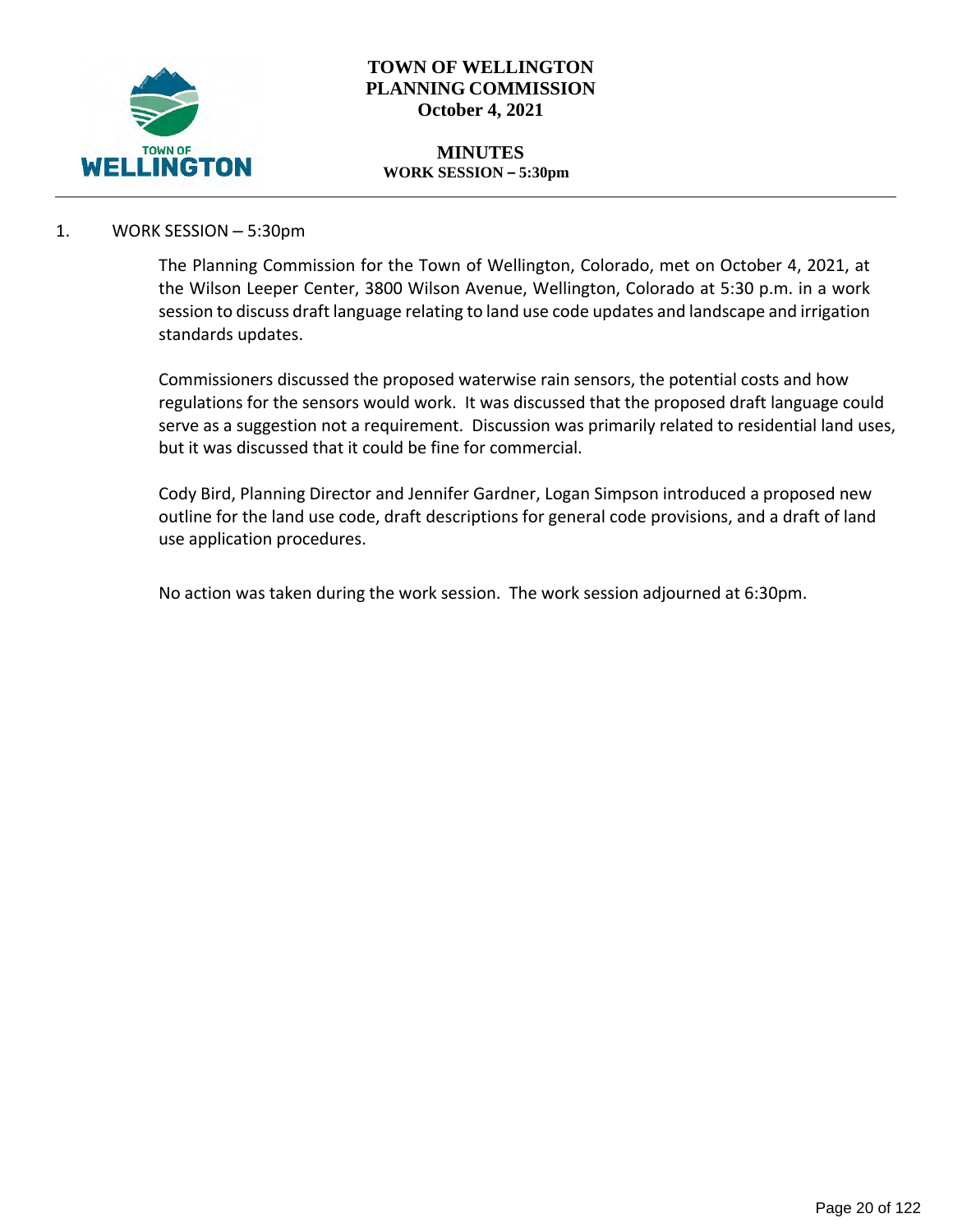

# **TOWN OF WELLINGTON PLANNING COMMISSION October 4, 2021**

#### **MINUTES REGULAR MEETING – 6:30pm**

# 2. CALL REGULAR MEETING TO ORDER – 6:30pm

The Planning Commission for the Town of Wellington, Colorado, met on October 4, 2021, at the Wilson Leeper Center, 3800 Wilson Avenue, Wellington, Colorado at 6:30 p.m.

#### 3. ROLL CALL

Commissioners Present: Bert McCaffrey, Chairperson Tim Whitehouse Rebekka Kinney Eric Sartor Troy Hamman Linda Knaack Barry Friedrichs

Absent:

Town Staff Present: Cody Bird, Planning Director Liz Young Winne, Planner II Patty Lundy, Development Coordinator

## 4. ADDITIONS TO OR DELETIONS FROM THE AGENDA

None

## 5. PUBLIC FORUM

Christine Gaiter said that she had submitted a question in the forum and was wondering if it was received.

## 6. CONSIDERATION OF MINUTES

A. Meeting Minutes of September 13, 2021

Moved by Commissioner Hamman, seconded by Commissioner Whitehouse to approve the minutes as presented.

Motion passed 7-0.

- 7. NEW BUSINESS
	- A. Site Plan Review Lot 6 & 7, Meridian First Subdivision Multi-tenant, mixed use Liz Young Winne, Planner II introduced the staff report. The applicant is seeking approval for a site plan for a multi-tenant commercial building in the Meridian First Subdivision generally located north of HWY 1/Cleveland Ave. and west of Wellington Blvd. The property is 1.67 acres (72,786